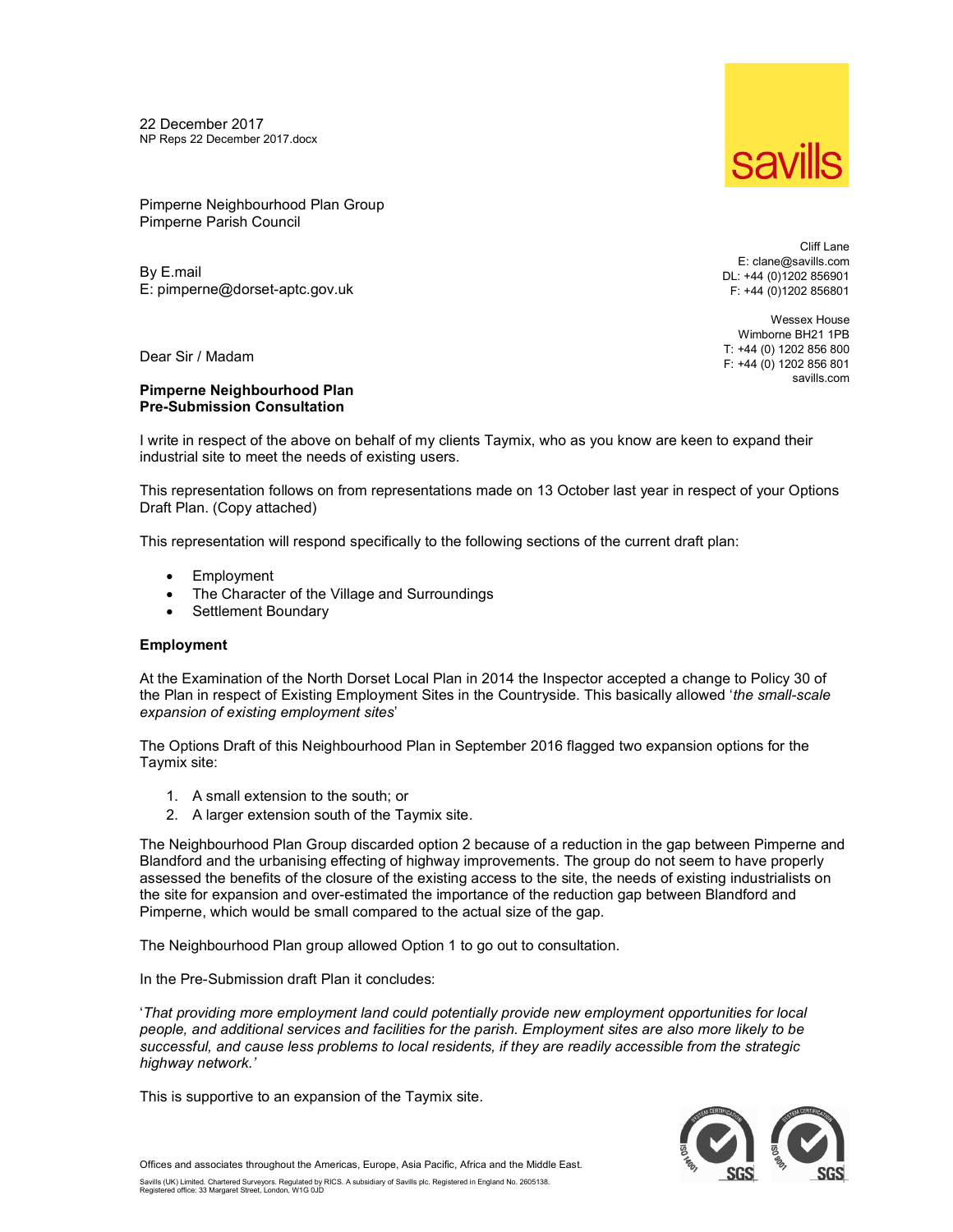

Unfortunately the text goes on to say:

'There was no conclusive evidence of local need. The consultation on the potential southern expansion of the Taymix employment site raised objections in terms of its likely impact on the AONB and in particular the larger option would also have significantly reduced the gap separating the village from Blandford Forum.

On local need it is suggested that the Neighbourhood Plan Group meet again with the owner of the Taymix site and his tenants and they would reach a different conclusion on local need. In looking at solely local need the Neighbourhood Plan ignores the needs of Blandford Forum down the road. The North Dorset Local Plan Review issues and Options Consultation states:

'However, the 2016 Annual Monitoring Report states that there is only 5.1 hectares of employment land available at Blandford. More recent monitoring work suggests that this figure is now 3.5 hectares. In addition, the 3.5 hectares that is available is made up f a combination of smaller parcels of land. On this basis, the Council is currently of the view that there is likely to be a need to allocate additional employment land at Blandford through the Local Plan Review.'

The owner of the Taymix site would suggest both to the Neighbourhood Plan group and NDDC that the larger expansion of the Taymix to the south would help meet the needs of existing industrialists on the Taymix site and assist in meeting the needs for additional employment land close to Blandford where it has been demonstrated there is an outstanding need. A representation along these lines will be made to the Local Plan Review consultation closing in January.

The Neighbourhood Plan goes on to state that:

'Alternative opportunities came to light as work on the plan progressed, including the expansion of the Yarde Farm employment area to the north /east from the existing access, and the re-use of the former agricultural buildings on Hyde Farm. These appear preferable to the Taymix expansion.'

Hyde farm as a conversion of farm buildings would only provide small scale employment opportunities whereas Expansion of the Taymix site provides greater potential for larger scale employment and industrial expansion.

At Yarde Farm it is noted that the NDDC Planning Board recently resolved to grant planning permission to expand the KJ Pike site, following the submission of a retrospective planning application. In justifying approval, despite AONB and Parish Council objections, officers cite policy 30 of the Local Plan and

'the benefits to the local economy as a result of this expansion of an existing business premises.'

Perhaps the Neighbourhood Plan Group should note this approach, review their approach and take a similar sympathetic view to the expansion of the Taymix site. The owner and his representatives would be happy to meet with the Group again.

## The Character of the Village and Surroundings

Taymix strongly objects to Policy LC g): Landscape Character. This policy seeks to ensure development does not:

reduce the open nature of the gap between Blandford Forum and the village of Pimperne, as indicated on Map 2.

Firstly, the need for a gap policy at all is questioned, when the current distance between Pimperne, with the tight settlement boundary the Neighbourhood Plan promotes, and the edge of Blandford Forum is so great. If a gap policy is to be considered its northern boundary should not extend as far north as currently proposed